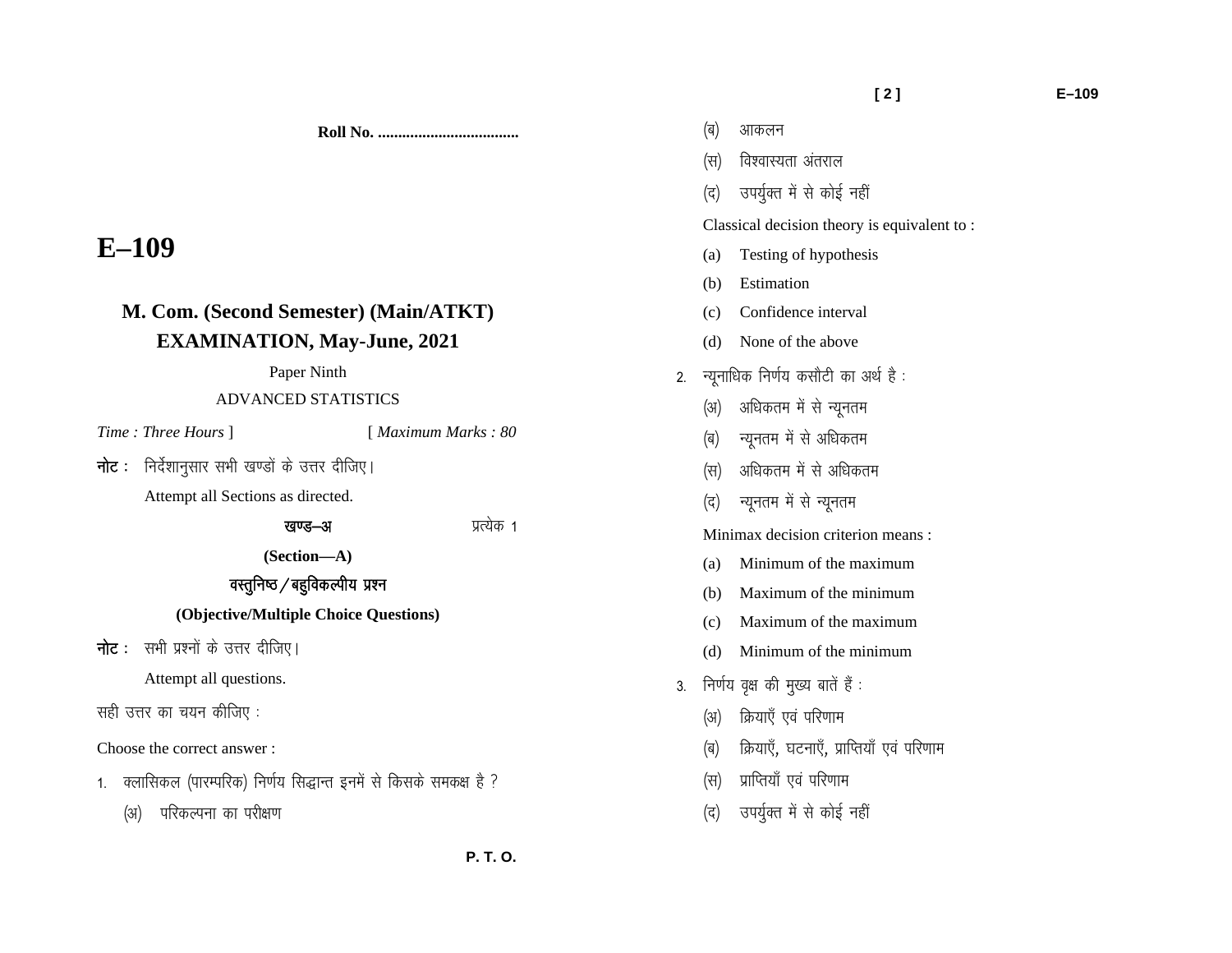|    |                                             | $[3]$                                                                  | $E - 109$ |                  | [4]<br>$E - 109$                                                  |  |
|----|---------------------------------------------|------------------------------------------------------------------------|-----------|------------------|-------------------------------------------------------------------|--|
|    |                                             | Main features of decision trees are:                                   |           |                  | Test of significance of the mean of small sample is not done      |  |
|    | (a)                                         | Acts and outcomes                                                      |           | by:              |                                                                   |  |
|    | (b)                                         | Acts, events, payoffs and outcomes                                     |           | (a)              | Chi-square test                                                   |  |
|    | (c)                                         | Payoffs and outcomes                                                   |           | (b)              | $t$ -test                                                         |  |
|    | (d)                                         | None of the above                                                      |           | (c)              | $z$ -test                                                         |  |
| 4. | लाप्लास कसौटी को सदैव परिकलित किया जाता है: |                                                                        |           | (d)              | None of the above                                                 |  |
|    | (3I)                                        | माध्य द्वारा                                                           | 6.        |                  | निम्नांकित में से कौन-सा बड़े न्यादर्श परीक्षण में स्वीकार्य है ? |  |
|    |                                             | माध्यिका द्वारा                                                        |           | (3I)             | स्टुडेंट का टी-परीक्षण                                            |  |
|    | (ब)                                         |                                                                        |           | (ब)              | एफ-टेस्ट                                                          |  |
|    | (स)                                         | बहुलक द्वारा                                                           |           | $(\overline{H})$ | जेड-टेस्ट                                                         |  |
|    | (द)                                         | उपर्युक्त में से कोई नहीं                                              |           | (द)              | उपर्युक्त में से कोई नहीं                                         |  |
|    |                                             | Laplace criterion is always computed from :                            |           |                  | Which of the following is considered as a large sample test?      |  |
|    | (a)                                         | Mean                                                                   |           | (a)              | Student's t-test                                                  |  |
|    | (b)                                         | Median                                                                 |           | (b)              | F-test                                                            |  |
|    | (c)                                         | Mode                                                                   |           | (c)              | $z$ -test                                                         |  |
|    | (d)                                         | None of the above                                                      |           | (d)              | None of the above                                                 |  |
| 5. |                                             | छोटे न्यादर्श के माध्य की सार्थकता जाँच किसके द्वारा नहीं की जाती है ? | 7.        |                  | काई-वर्ग का विधिवत् अध्ययन किया :                                 |  |
|    | (3I)                                        | काई-वर्ग परीक्षण                                                       |           | (3I)             | कार्ल पियर्सन ने                                                  |  |
|    | (ब)                                         | टी-परीक्षण                                                             |           |                  |                                                                   |  |
|    | (स)                                         | जेड-परीक्षण                                                            |           | (ब)              | हेलमर्ट ने                                                        |  |
|    |                                             |                                                                        |           | (स)              | आर. ए. फिशर ने                                                    |  |
|    | $(\vec{a})$                                 | उपर्युक्त में से कोई नहीं                                              |           | (द)              | विलियम गोसेट ने                                                   |  |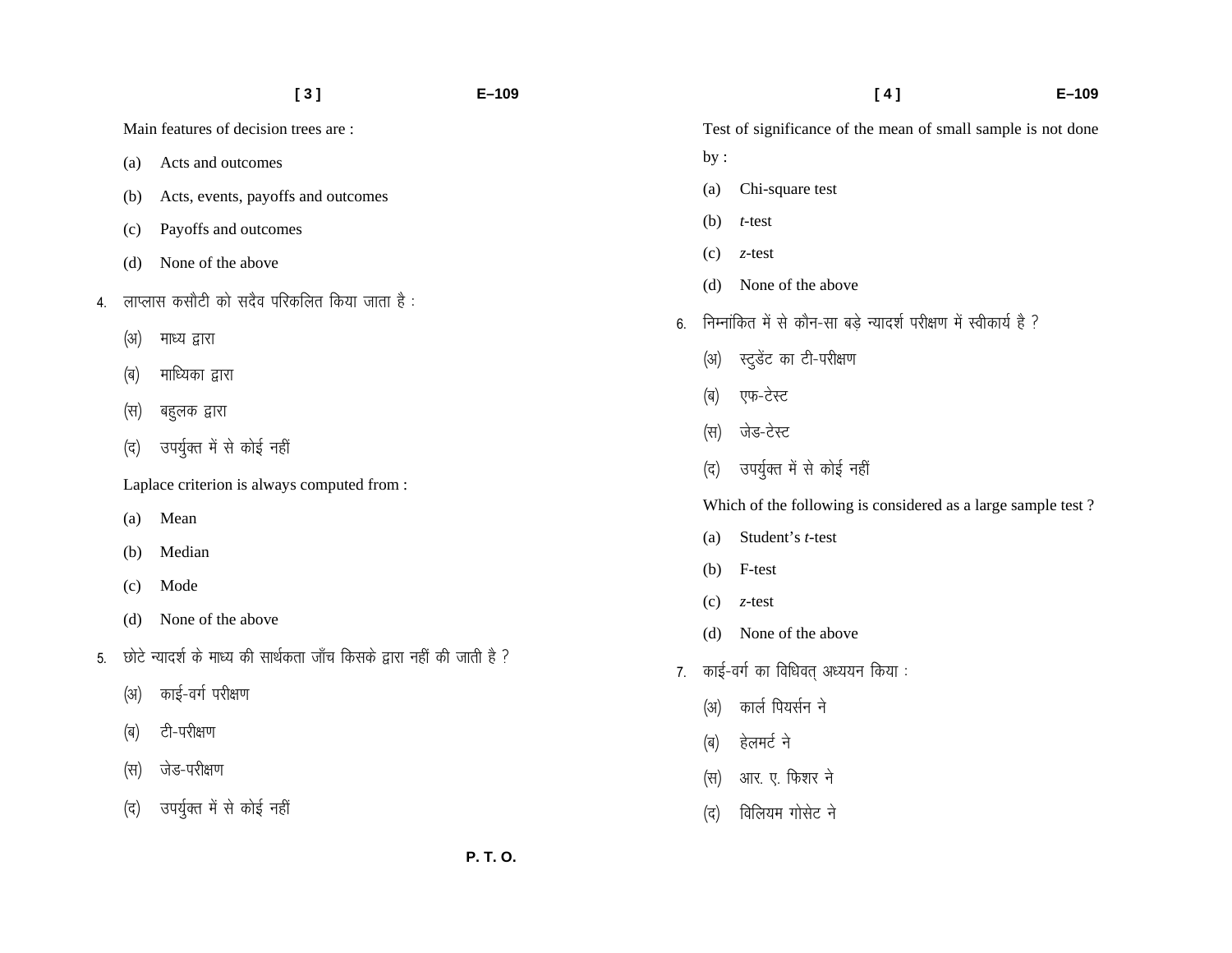|    | [5]                                                                | $E - 109$ |                                             | $E - 109$<br>[6]                                              |  |
|----|--------------------------------------------------------------------|-----------|---------------------------------------------|---------------------------------------------------------------|--|
|    | The Chi-square test was systematically studied by :                |           |                                             | How many control charts can be prepared for attributes?       |  |
|    | Karl Pearson<br>(a)                                                |           | One<br>(a)                                  |                                                               |  |
|    | Helmert<br>(b)                                                     |           | (b)<br>Two                                  |                                                               |  |
|    | R. A. Fisher<br>(c)                                                | (c)       | Three                                       |                                                               |  |
|    | William Gosset<br>(d)                                              |           | Four<br>(d)                                 |                                                               |  |
| 8. | हरविट्ज कसौटी के अनुसार निराशावाद गुणांक को व्यक्त करते हैं :      |           |                                             | 10. समंकों की संगति का पता लगाने के लिए एक गुण का अध्ययन करने |  |
|    | (3I)<br>$\mathbf{a}$                                               |           | पर निम्नलिखित सूत्र का प्रयोग किया जाता है: |                                                               |  |
|    | (ब)<br>$1 - a$                                                     |           | (3I)<br>$0$ and $(A)$<br>(A)                | $\mathbf N$                                                   |  |
|    | (स)<br>aa                                                          | (ब)       | $0$ and $(A)$<br>(A)                        | $\mathbf N$                                                   |  |
|    | (द)<br>$1 - 6$                                                     |           | (स)<br>$0$ and $(A)$<br>(A)                 | $\mathbf N$                                                   |  |
|    | In case of Hurwitz criterion coefficient of pessimism is           | (द)       | (A)<br>$0$ and $(A)$                        | $\mathbf N$                                                   |  |
|    | denoted by:                                                        |           |                                             | Which formula from the following is used, while studying      |  |
|    | (a)<br>a                                                           |           |                                             | the one character for finding out the consistency of data?    |  |
|    | $1 - a$<br>(b)                                                     |           | $0$ and $(A)$<br>(A)<br>(a)                 | $\mathbf N$                                                   |  |
|    | (c)<br>aa                                                          |           | $0$ and $(A)$<br>(A)<br>(b)                 | $\mathbf N$                                                   |  |
|    | $1 - 6$<br>(d)                                                     |           | $0$ and $(A)$<br>(A)<br>(c)                 | $\mathbf N$                                                   |  |
| 9. | गुण समंकों के लिए कितने प्रकार के नियंत्रण चार्ट तैयार किए जा सकते |           | $0$ and $(A)$ N<br>(d)<br>(A)               |                                                               |  |
|    | हैं ?                                                              |           | 11. गुणसम्बन्ध निर्धारण की रीतियाँ हैं :    |                                                               |  |
|    | (31)<br>एक                                                         |           | संभावना एवं प्रत्याशा रीति<br>(3I)          |                                                               |  |
|    | दो<br>(ब)                                                          | (ब)       | प्रतिशत रीति                                |                                                               |  |
|    | तीन<br>(स)                                                         | (स)       | गुणसम्बन्ध गुणांक                           |                                                               |  |
|    | (द)<br>चार                                                         | (द)       | उपर्युक्त सभी                               |                                                               |  |
|    |                                                                    |           |                                             |                                                               |  |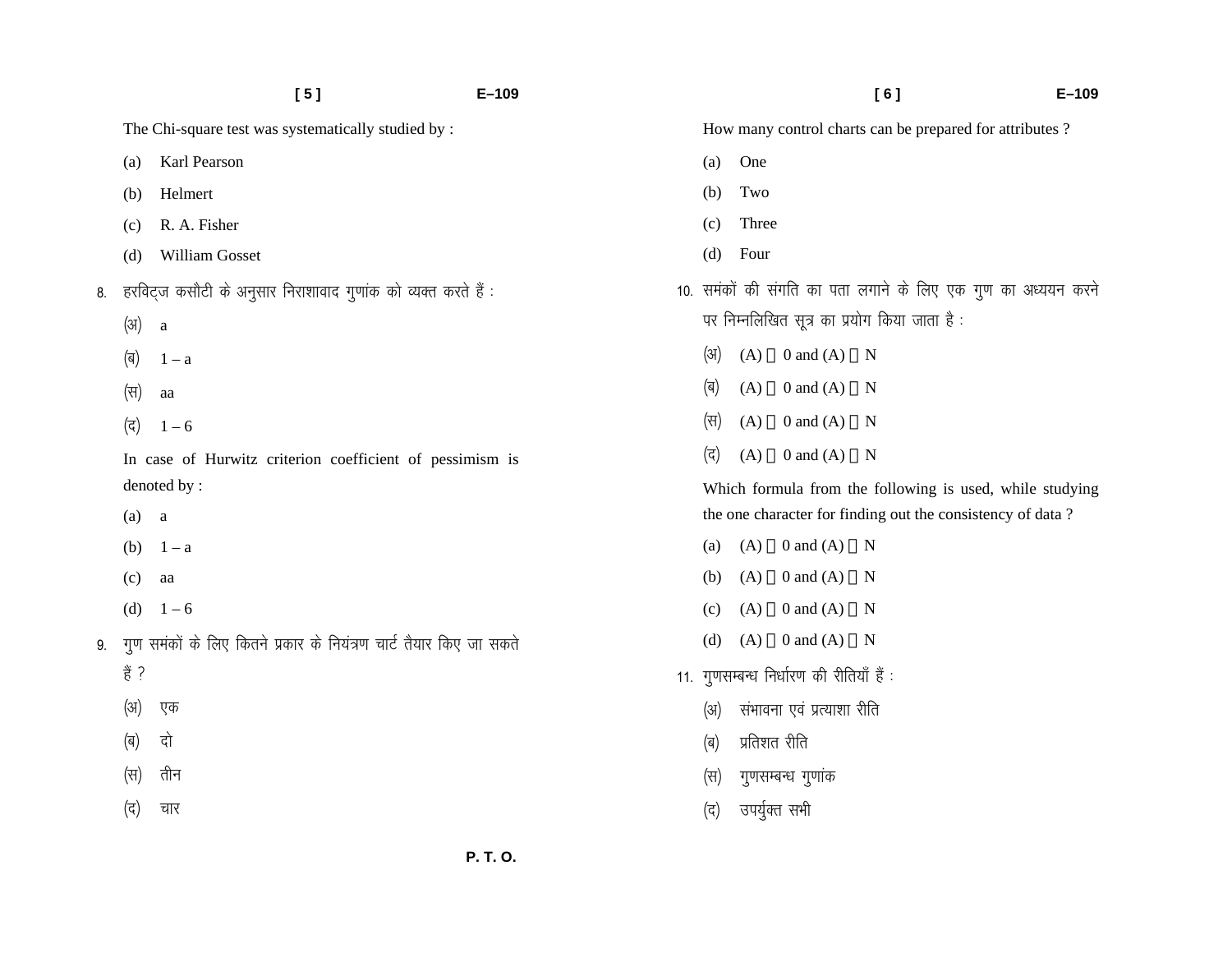|  |     | [7]                                                                                                                   | $E - 109$ |                 | [8]<br>$E-109$                                                               |  |
|--|-----|-----------------------------------------------------------------------------------------------------------------------|-----------|-----------------|------------------------------------------------------------------------------|--|
|  |     | Method for the computation of association of attributes :                                                             |           |                 | 13. यदि $(AB) = 308, (A) = 343$ , तो Ab निम्नलिखित में से किसके              |  |
|  | (a) | Probability and expectation method                                                                                    |           |                 | बराबर होगा ?                                                                 |  |
|  | (b) | Percentage method                                                                                                     |           |                 |                                                                              |  |
|  | (c) | Coefficient of association                                                                                            |           | (3)             | 35                                                                           |  |
|  | (d) | All of the above                                                                                                      |           | (ब)             | 651                                                                          |  |
|  |     | 12. गुणसम्बन्ध गुणांक ( $\rm{Q_{AB}}$ ) तथा तथ्यानुबन्धन गुणांक ( $\rm{Y_{AB}}$ ) दोनों में<br>निम्नलिखित सम्बन्ध है: |           | (स)             | 806                                                                          |  |
|  |     | (31) $Q_{AB} = \frac{2y}{1 + y^2}$                                                                                    |           | (द)             | 368                                                                          |  |
|  |     |                                                                                                                       |           |                 | If $(AB) = 308$ , $(A) = 343$ , then $(Ab)$ is equal to:                     |  |
|  |     | (a) $Q_{AB} = \frac{y}{2(1 + y^2)}$                                                                                   |           | (a)             | 35                                                                           |  |
|  |     | (स) $Q_{AB} = \frac{2y}{1+y}$                                                                                         |           | (b)             | 651                                                                          |  |
|  |     | ( <del>q</del> ) $Q_{AB} = \frac{2y}{(1 + y^2)^2}$                                                                    |           | (c)             | 806                                                                          |  |
|  |     | What is the relation between coefficient of association                                                               |           | (d)             | 368                                                                          |  |
|  |     | $(Q_{AB})$ and coefficient of colligation $(Y_{AB})$ ?                                                                |           |                 | 14. नियंत्रण चार्ट में क्षैतिज रेखा जो प्रक्रिया के नियंत्रण से बाहर होने से |  |
|  |     | (a) $Q_{AB} = \frac{2y}{1 + y^2}$                                                                                     |           |                 | पहले एक गुणवत्ता विशेषता का न्यूनतम मान दिखाती है, कहलाती है:                |  |
|  |     | (b) $Q_{AB} = \frac{y}{2(1+y^2)}$                                                                                     |           | $(\mathcal{H})$ | ऊपरी नियंत्रण सीमा रेखा                                                      |  |
|  |     | (c) $Q_{AB} = \frac{2y}{1+y}$                                                                                         |           | (ब)             | निचली नियंत्रण सीमा रेखा                                                     |  |
|  |     |                                                                                                                       |           | (स)             | वांछित मान                                                                   |  |
|  |     | (d) $Q_{AB} = \frac{2y}{(1 + y^2)^2}$                                                                                 |           | (द)             | केन्द्र रेखा                                                                 |  |

(द) केन्द्र रेखा

 **P. T. O.**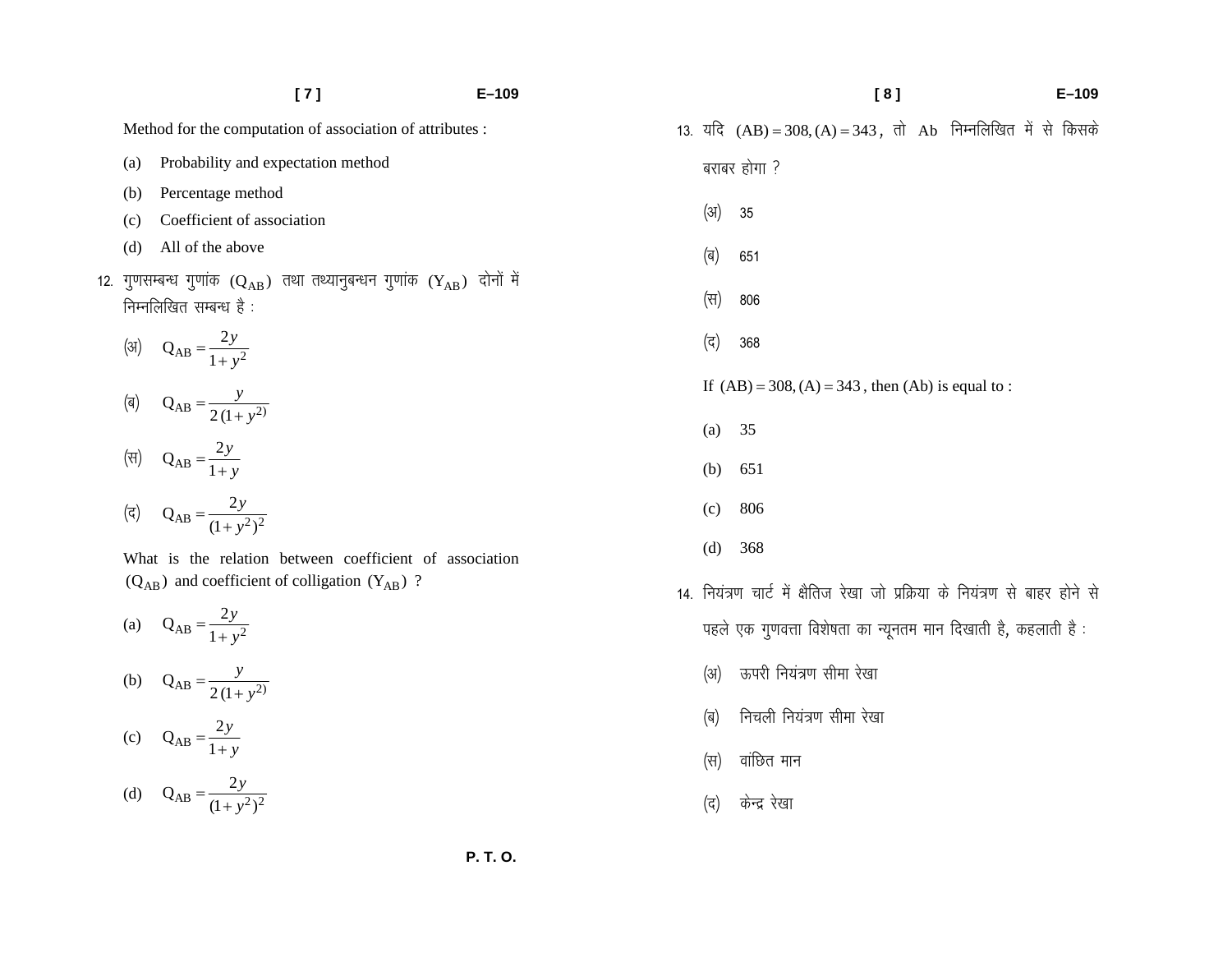|     |     | [9]<br>$E - 109$                                                                                                                                              |
|-----|-----|---------------------------------------------------------------------------------------------------------------------------------------------------------------|
|     |     | The horizontal line in the control chart which shows the<br>minimum value of a quality characteristic before the process<br>gets out of control is called the |
|     | (a) | Upper control limit line                                                                                                                                      |
|     |     | (b) Lower control limit line                                                                                                                                  |
|     |     | (c) Desired value                                                                                                                                             |
|     |     | (d) Center line                                                                                                                                               |
| 15. |     | R नियंत्रण चार्ट के लिए LCR $\overline{\phantom{a}}$ = हारा जाता है।                                                                                          |
|     |     | (अ) $D_3 R$                                                                                                                                                   |
|     |     | (ब) $D_2 \overline{R}$                                                                                                                                        |
|     |     | (स) $\bar{R} - D_3 \bar{R}$                                                                                                                                   |
|     |     | (द) $d_2 \overline{R}$                                                                                                                                        |
|     |     | LCR for the R control chart is given by                                                                                                                       |
|     |     | (a) $D_3 \overline{R}$                                                                                                                                        |
|     |     | (b) $D_2 \overline{R}$                                                                                                                                        |
|     |     | (c) $\overline{R} - D_3 \overline{R}$                                                                                                                         |
|     |     | (d) $d_2 \overline{R}$                                                                                                                                        |
|     |     | 16.  C  चार्ट की नियंत्रण सीमाएँ हैं :                                                                                                                        |
|     |     | (31) $\overline{C} \pm 3\sqrt{C}$                                                                                                                             |
|     |     | (ब) $\pm 3\sqrt{C}$                                                                                                                                           |
|     |     | (स) $\overline{C} \pm 3\sqrt{\frac{1}{C}}$                                                                                                                    |
|     |     | (द) $\pm 3\sqrt{\frac{1}{C}}$                                                                                                                                 |

Control limits of C-chart are :

(a)  $\overline{C} \pm 3\sqrt{C}$ (b)  $\pm 3\sqrt{C}$ (c)  $\overline{C} \pm 3 \sqrt{\frac{1}{C}}$ (d)  $\pm 3 \sqrt{\frac{1}{C}}$ 17. इनमें से कौन-सी विधि आन्तरगणन की नहीं है ? (अ) लैग्रांज विधि (ब) कार्ल पियर्सन विधि  $(\nabla f)$  द्विपद विस्तार (द) उपर्युक्त में से कोई नहीं Which one of the following is not a method of interpolation ? (a) Lagrange's method (b) Karl Pearson's method (c) Binomial expansion (d) None of the above 18. आंतरगणन एवं बाह्यगणन की सांख्यिकीय तकनीक में कौन-सी मान्यता लागू नहीं होती ? (अ) समंकों में सततता (ब) अत्यधिक उच्चावचन (स) चर मूल्यों में निश्चितता (द) रिथर सम्बन्ध

 **P. T. O.**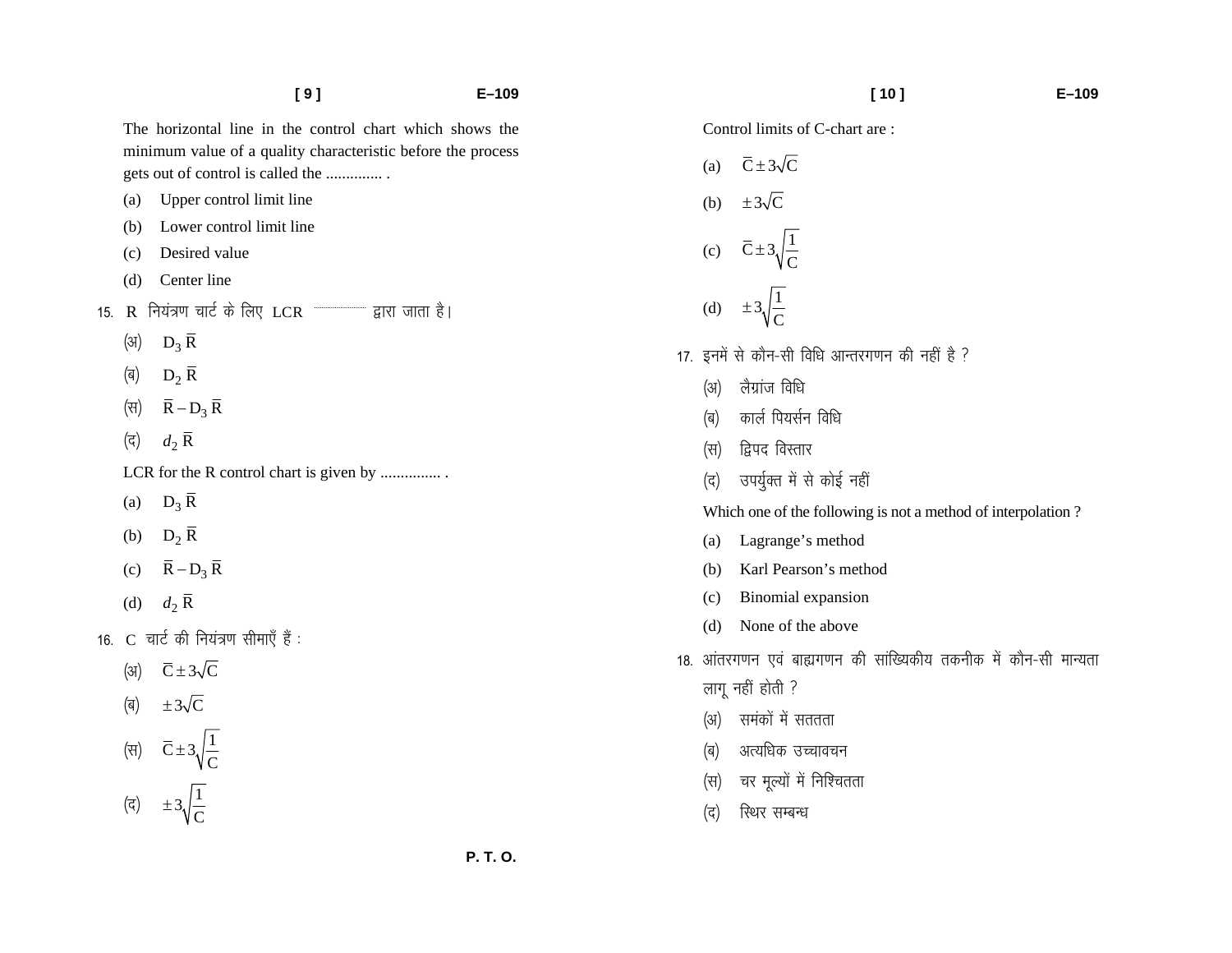|      | [11]                                                                   | $E - 109$ |                                            |                                                                                            | $[12]$                 | $E - 109$  |  |
|------|------------------------------------------------------------------------|-----------|--------------------------------------------|--------------------------------------------------------------------------------------------|------------------------|------------|--|
|      | Which one is not applicable in the statistical technique of            |           |                                            | In binomial distribution used to find binomial coefficient                                 |                        |            |  |
|      | interpolation and extrapolation?                                       |           |                                            | triangle is :                                                                              |                        |            |  |
| (a)  | Continuity data                                                        |           | (a)                                        | Binomial                                                                                   |                        |            |  |
| (b)  | Violent fluctuation                                                    |           | (b)                                        | Poisson                                                                                    |                        |            |  |
| (c)  | Certainty in variables                                                 |           | (c)                                        | Pascal                                                                                     |                        |            |  |
| (d)  | Static relationship                                                    |           | (d)                                        | Normal                                                                                     |                        |            |  |
|      | 19. लैग्रांज सूत्र किसके लिए उपयोग किया जाता है ?                      |           |                                            |                                                                                            | खण्ड—ब                 | प्रत्येक 2 |  |
| (3I) | आंतरगणन                                                                |           |                                            |                                                                                            | (Section-B)            |            |  |
| (ब)  | बाह्यगणन                                                               |           |                                            |                                                                                            | अति लघु उत्तरीय प्रश्न |            |  |
| (स)  | समान एवं असमान अंतराल                                                  |           |                                            | (Very Short Answer Type Questions)                                                         |                        |            |  |
| (द)  | उपर्युक्त सभी                                                          |           |                                            | <b>नोट</b> : सभी प्रश्नों के उत्तर दीजिए। उत्तर <b>दो</b> या <b>तीन</b> वाक्यों में दीजिए। |                        |            |  |
|      | Lagrange's formula is used for :                                       |           |                                            | Attempt all questions. Give answer in two or three                                         |                        |            |  |
| (a)  | Interpolation                                                          |           |                                            | sentences.                                                                                 |                        |            |  |
| (b)  | Extrapolation                                                          |           | 1. प्रत्याशित लाभ की कसौटी क्या है ?       |                                                                                            |                        |            |  |
| (c)  | Equal and unequal intervals                                            |           | What is expected profit under uncertainty? |                                                                                            |                        |            |  |
| (d)  | All of the above                                                       | 2.        |                                            | निर्णय पर्यावरण क्या है ?                                                                  |                        |            |  |
|      | 20. द्विपद वितरण में द्विपद गुणांक के लिए उपयोग किया जाने वाला त्रिभुज |           |                                            |                                                                                            |                        |            |  |
| है : |                                                                        |           | What is decision environment?              |                                                                                            |                        |            |  |
| (3I) | द्विपद                                                                 | 3.        |                                            | सार्थकता परीक्षण क्या है ?                                                                 |                        |            |  |
| (ब)  | प्वॉयसां                                                               |           |                                            | What is tests of significance?                                                             |                        |            |  |
| (स)  | पास्कल                                                                 | 4.        |                                            | गुणसम्बन्ध का क्या अर्थ है ?                                                               |                        |            |  |
| (द)  | प्रसामान्य                                                             |           |                                            | What is meant by association of attributes?                                                |                        |            |  |
|      |                                                                        | P. T. O.  |                                            |                                                                                            |                        |            |  |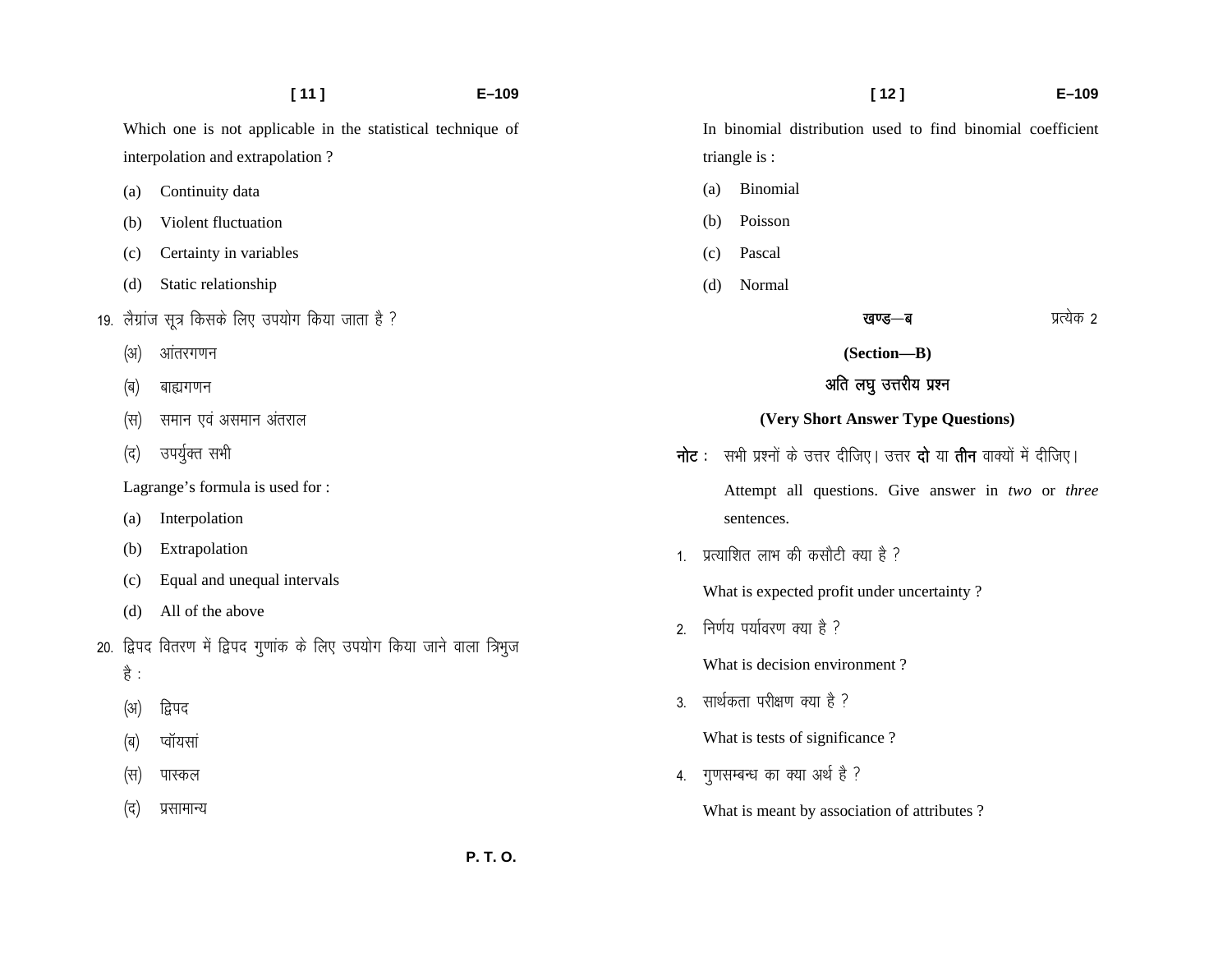5. परिकल्पना को समझाइये।

Explain hypothesis.

6. द्विपद बंटन की परिभाषा दीजिए।

Define binomial distribution.

7. आंतरगणन एवं बाह्यगणन की प्रमुख **दो** प्रमुख विधियाँ लिखिए।

Write the *two* main methods of interpolation and extrapolation.

8. आसंग सारणी किसे कहते हैं ?

What is contingency table ?

| खण्ड—स                        | प्रत्यक ३ |
|-------------------------------|-----------|
| (Section—C)                   |           |
| लघु उत्तरीय प्रश्न            |           |
| (Short Answer Type Questions) |           |

- $\overline{\mathbf{h}}$ ट : किन्हीं आठ प्रश्नों के उत्तर दीजिए। अधिकतम शब्द-सीमा 75 शब्द। Attempt any *eight* questions. Maximum word limit **75** words.
- 1. सुअवसर हानि (खेद) से क्या आशय है ?

What is meant by opportunity loss (regret) ?

2. EMV को समझाइये।

Explain EMV.

3. सी-चार्ट क्या है ?

What is C-chart ?

 **[ 14 ] E–109** 

4. आप गुणसम्बन्ध की माप कैसे करेंगे ?

How would you calculate association of attributes ?

5. आंशिक गुणसम्बन्ध क्या है ?

What is partial association ?

6. शून्य परिकल्पना क्या है ?

What is Null Hypothesis ?

7. विस्तार नियंत्रण चार्ट क्या है ?

What is Range Control Chart ?

 $8 - \sqrt{3}$   $\frac{1}{2}$   $\frac{1}{2}$   $\frac{1}{2}$   $\frac{1}{2}$   $\frac{1}{2}$   $\frac{1}{2}$   $\frac{1}{2}$   $\frac{1}{2}$   $\frac{1}{2}$   $\frac{1}{2}$   $\frac{1}{2}$   $\frac{1}{2}$   $\frac{1}{2}$   $\frac{1}{2}$   $\frac{1}{2}$   $\frac{1}{2}$   $\frac{1}{2}$   $\frac{1}{2}$   $\frac{1}{2}$   $\frac{1}{2}$   $\frac{1}{2}$ 

What is Parameter ?

9. आंतरगणन की लैग्रांज की विधि को समझाइये।

Explain the Lagrange's method of interpolation.

10. वाणिज्य में आंतरगणन की उपयोगिता बताइये।

How interpolation is useful to commerce ?

**खण्ड—द** अत्येक 5

**(Section—D)** 

## दीर्घ उत्तरीय प्रश्न

### **(Long Answer Type Questions)**

**नोट**: सभी प्रश्नों के उत्तर दीजिए। गणितीय प्रकृति के प्रश्नों को छोड़कर प्रत्येक प्रश्न का उत्तर लगभग 150 शब्दों में दीजिए।